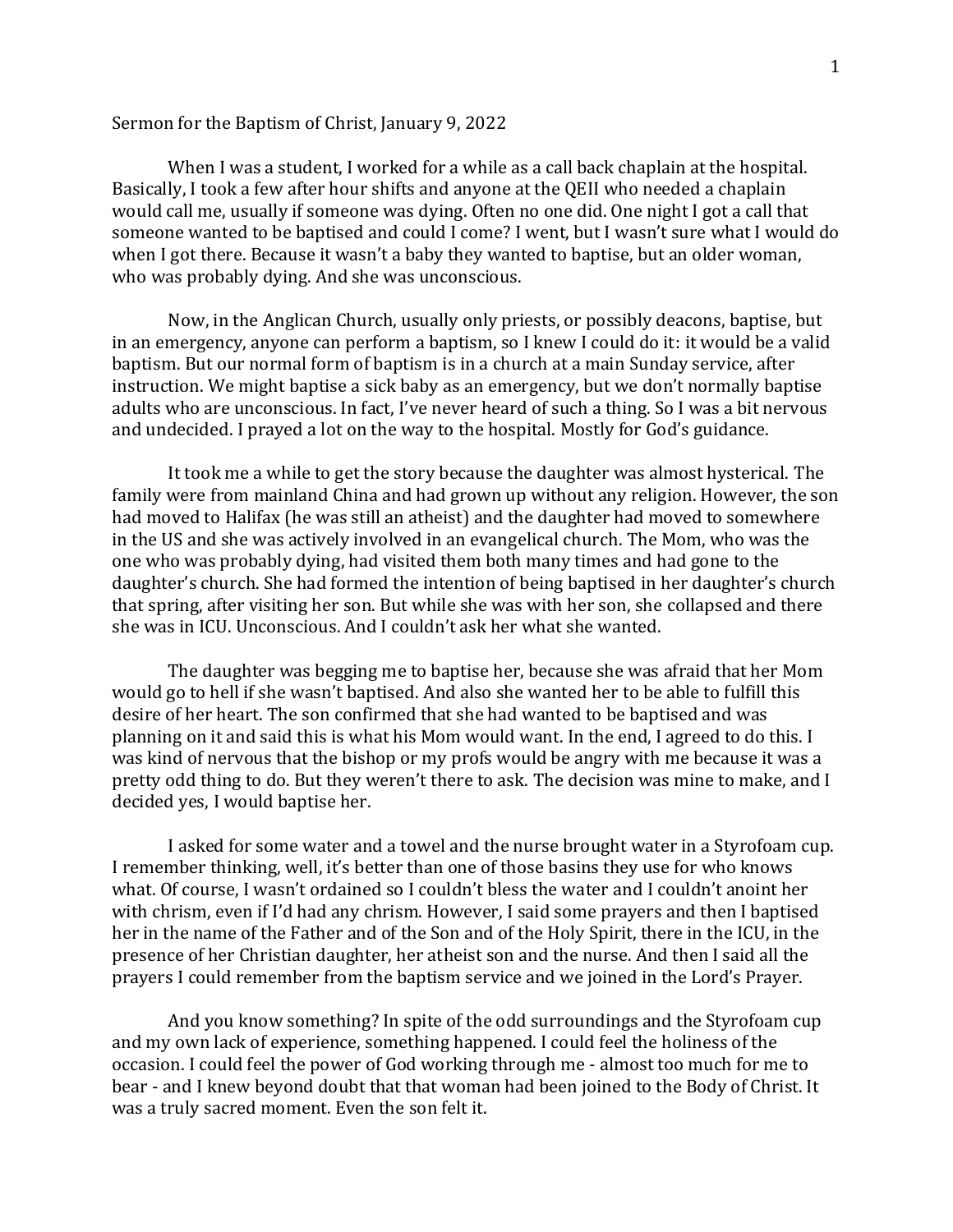After I filled out all the hospital paperwork, I went and sat in the chapel. I found I was trembling, as that sense of God's power within me gradually faded. I also felt exhausted and I went home and slept. And by the way, I didn't get into trouble. But I knew beyond doubt that that woman was well and truly baptised, and that baptism is a powerful and holy thing, not to be taken lightly. I don't know what happened to that woman or her family after that. One problem with being a call back chaplain is that you don't get to follow up on people. But it had a profound effect on me.

You know, I wish I could convey this to the people who call me up and want to get their baby done. Or, more often these days, their grandbaby. People who believe that's the thing to do for a baby, like registering their birth and giving them a name and getting them their shots. Oh, yes, and christening them - making them Christian. These people have an idea that being Christian is generally about being a pretty good person and they're willing to bring their kids up to be pretty good people. But they have no intention of bringing them to church or getting involved in religion in any way. They basically see this as a service the church provides to people, a sort of blessing for the baby.

When Charles was a kid, his Dad, who was the priest in Coburg, Ontario, at the time, invited him to come along to the church one Sunday afternoon at 4 pm, when he was meeting a family to do a baptism. These were people little Charles had never met and never saw again. Back in those days, baptism was seen as a thing you did, and it was assumed everyone was Christian and could be baptised, whether or not they attended church regularly. Or at all.

And you know, I wish I could get through to these people how much they're missing. It's like someone has died and given their baby a million dollar inheritance. And they go to the trouble of accepting the money and putting it in the bank for the child, but then they forget about it. They say the child can decide for themselves when they grow up what to do about it, but they never even tell the kid it's there. There is such wealth there for them, if only they would use it.

Because what we are invited into, brought into, in baptism is what we read about today in Luke's gospel. When Jesus is baptised, the heavens open and the Spirit comes upon him like a dove and God's voice says, "This is my son, my beloved son. I am well pleased with him." This is the invitation and this is what happens when we're baptised. The Holy Spirit comes upon us and we are welcomed as God's children. We may not hear it, but God's voice is saying, "This is my child, my beloved child. I am well pleased with you."

The passage from Isaiah that we read today is like God's love song to Israel. God says, through the prophet, "You are precious in my sight and honoured and I love you. Do not fear for I am with you. I have redeemed you, I have called you by name (as we do in baptism). When you pass through the waters, I will be with you. The rivers shall not overwhelm you. The fire shall not consume you, because I, the Lord your God, am with you." He could be saying the same thing at a baptism and it would be so true.